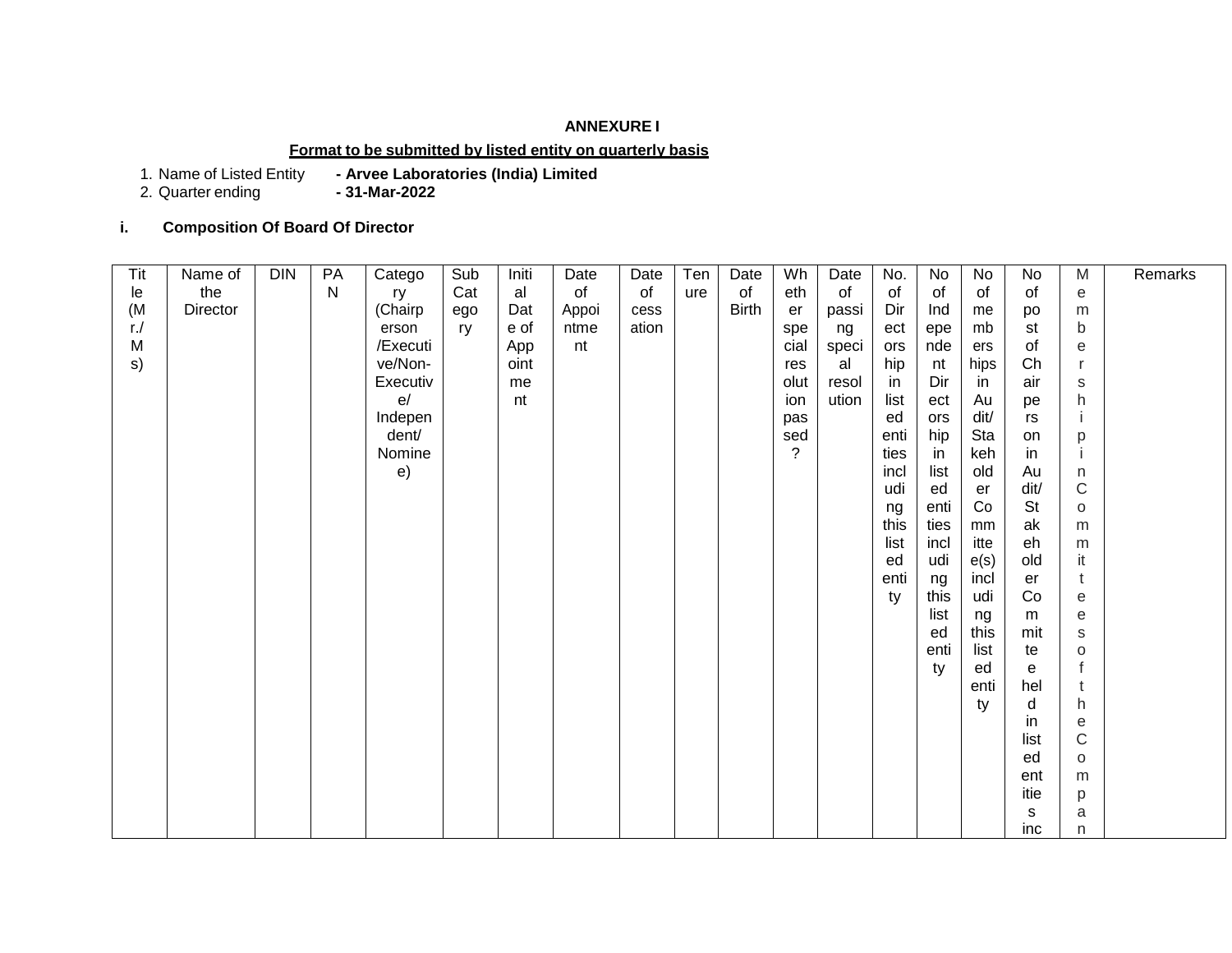|      |                                                                 |              |                                       |                   |           |                        |                        |    |                        |           |                        |                |                |                | lud<br>ing<br>thi<br>$\mathbf S$<br>list | У                                      |                                                                                                                                                                                                        |
|------|-----------------------------------------------------------------|--------------|---------------------------------------|-------------------|-----------|------------------------|------------------------|----|------------------------|-----------|------------------------|----------------|----------------|----------------|------------------------------------------|----------------------------------------|--------------------------------------------------------------------------------------------------------------------------------------------------------------------------------------------------------|
|      |                                                                 |              |                                       |                   |           |                        |                        |    |                        |           |                        |                |                |                | ed<br>en<br>tity                         |                                        |                                                                                                                                                                                                        |
| Mr.  | <b>SHALIN</b><br><b>SUDHAK</b><br><b>ARBHAI</b><br><b>PATEL</b> | 0177<br>9902 | <b>ADJ</b><br><b>PP85</b><br>53F      | <b>C &amp; ED</b> | <b>MD</b> | $01 -$<br>Apr-<br>2014 |                        |    | $23 -$<br>Nov-<br>1974 | <b>NA</b> |                        | $\overline{2}$ | 1              | $\overline{4}$ | 0                                        | AC,<br><b>SC</b>                       |                                                                                                                                                                                                        |
| Mr.  | <b>SHALIN</b><br><b>BHARAT</b><br><b>BHAI</b><br><b>CHOKSHI</b> | 0019<br>1903 | <b>AET</b><br>PC <sub>1</sub><br>177P | ED                |           | $27 -$<br>Jan-<br>2012 |                        |    | $16-$<br>Oct-<br>1984  | <b>NA</b> |                        | $\mathbf{1}$   | 0              | 0              | $\mathbf 0$                              | <b>NA</b>                              |                                                                                                                                                                                                        |
| Mr.  | <b>VISHAL</b><br><b>NITIN</b><br><b>MEHTA</b>                   | 0797<br>7497 | <b>ABG</b><br>PN <sub>6</sub><br>490B | <b>NED</b>        |           | $04-$<br>Dec-<br>2017  | $04 -$<br>Dec-<br>2017 | 51 | $26 -$<br>Dec-<br>1974 | <b>NA</b> |                        | $\mathbf{1}$   | 1              | $\mathbf 0$    | $\mathbf 0$                              | <b>NA</b>                              |                                                                                                                                                                                                        |
| Mr.  | Dipen<br>Ashit<br>Dalal                                         | 0921<br>9731 | <b>AYY</b><br>PD4<br>257A             | $\overline{ID}$   |           | $17 -$<br>Jul-<br>2021 | $17 -$ Jul-<br>2021    | 8  | $24 -$<br>Jun-<br>1992 | Yes       | $24 -$<br>Sep-<br>2021 | $\overline{2}$ | $\overline{2}$ | 1              | $\mathbf{1}$                             | AC,<br>SC,<br><b>NR</b><br>$\mathbf C$ |                                                                                                                                                                                                        |
| Mr.  | <b>SACHIN</b><br><b>KANWAR</b><br>LAL<br><b>KANSAL</b>          | 0356<br>6139 | <b>ATH</b><br><b>PK38</b><br>88L      | $\overline{ID}$   |           | $01 -$<br>Oct-<br>2021 | $01 -$<br>Oct-<br>2021 | 6  | $13 -$<br>Sep-<br>1987 | <b>NA</b> |                        | $\overline{2}$ | $\overline{2}$ | 1              | 3                                        | AC,<br>SC,<br><b>NR</b><br>$\mathbf C$ |                                                                                                                                                                                                        |
| Mrs. | <b>NEETU</b><br><b>RISHI</b><br><b>JALAN</b>                    | 0871<br>9470 | <b>AFN</b><br>PG4<br>864N             | $\overline{1}$    |           | $12 -$<br>Feb-<br>2021 | $12 -$<br>Feb-<br>2021 | 14 | $03 -$<br>Jul-<br>1982 | Yes       | $24 -$<br>Sep-<br>2021 | $\mathbf{1}$   | 1              | 1              | 0                                        | $\overline{\text{NR}}$<br>C            | In addition to<br>the Director in<br>this Company,<br>she is a<br>Director and<br>member of<br>Audit<br>Committee of<br>1 Unlisted<br>CompanyIn<br>addition to the<br>Director in this<br>Company, she |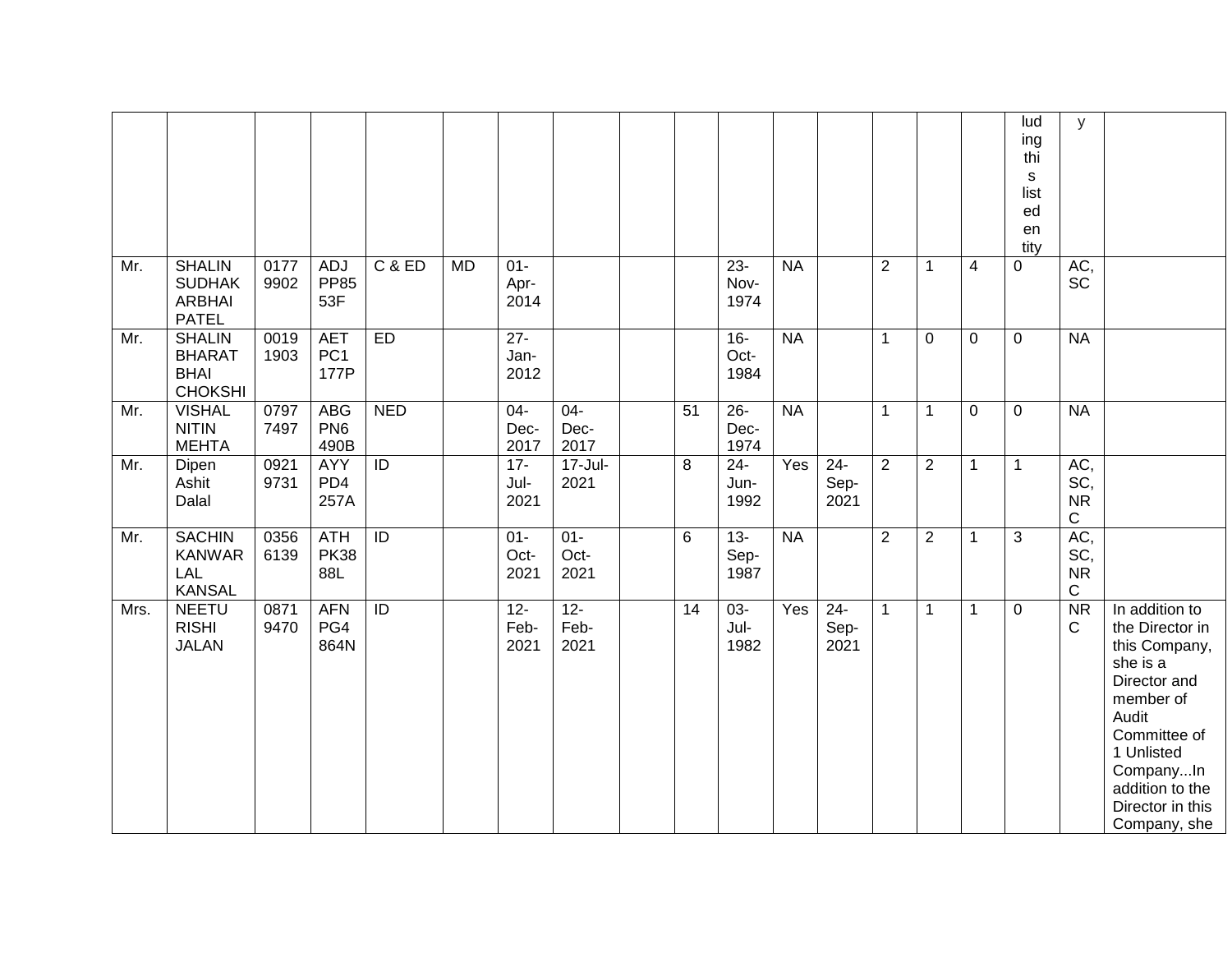|  |  |  |  |  |  |  |  |  | is a Director<br>and member<br>of Audit<br>Committee of<br>1 Unlisted<br>CompanyIn<br>addition to the<br>Director in this<br>Company, she<br>is a Director<br>and member<br>of Audit<br>Committee of<br>1 Unlisted<br>CompanyIn<br>addition to the<br>Director in this<br>Company, she |
|--|--|--|--|--|--|--|--|--|----------------------------------------------------------------------------------------------------------------------------------------------------------------------------------------------------------------------------------------------------------------------------------------|
|  |  |  |  |  |  |  |  |  | is a Director<br>and member                                                                                                                                                                                                                                                            |
|  |  |  |  |  |  |  |  |  | of Audit<br>Committee of<br>1 Unlisted<br>Company                                                                                                                                                                                                                                      |

| Company Remarks        |     |
|------------------------|-----|
| Whether Permanent      | Yes |
| chairperson appointed  |     |
| Whether Chairperson is | Yes |
| related to MD or CEO   |     |

# **ii. Composition of Committees**

## **a. Audit Committee**

| Sr. | Name of the Director | Category | Chairperson/Membership | Appointment | <b>Cessation Date</b> |
|-----|----------------------|----------|------------------------|-------------|-----------------------|
| No. |                      |          |                        | Date        |                       |
|     | Dipen Ashit Dalal    | ID       | Member                 | 17-Jul-2021 |                       |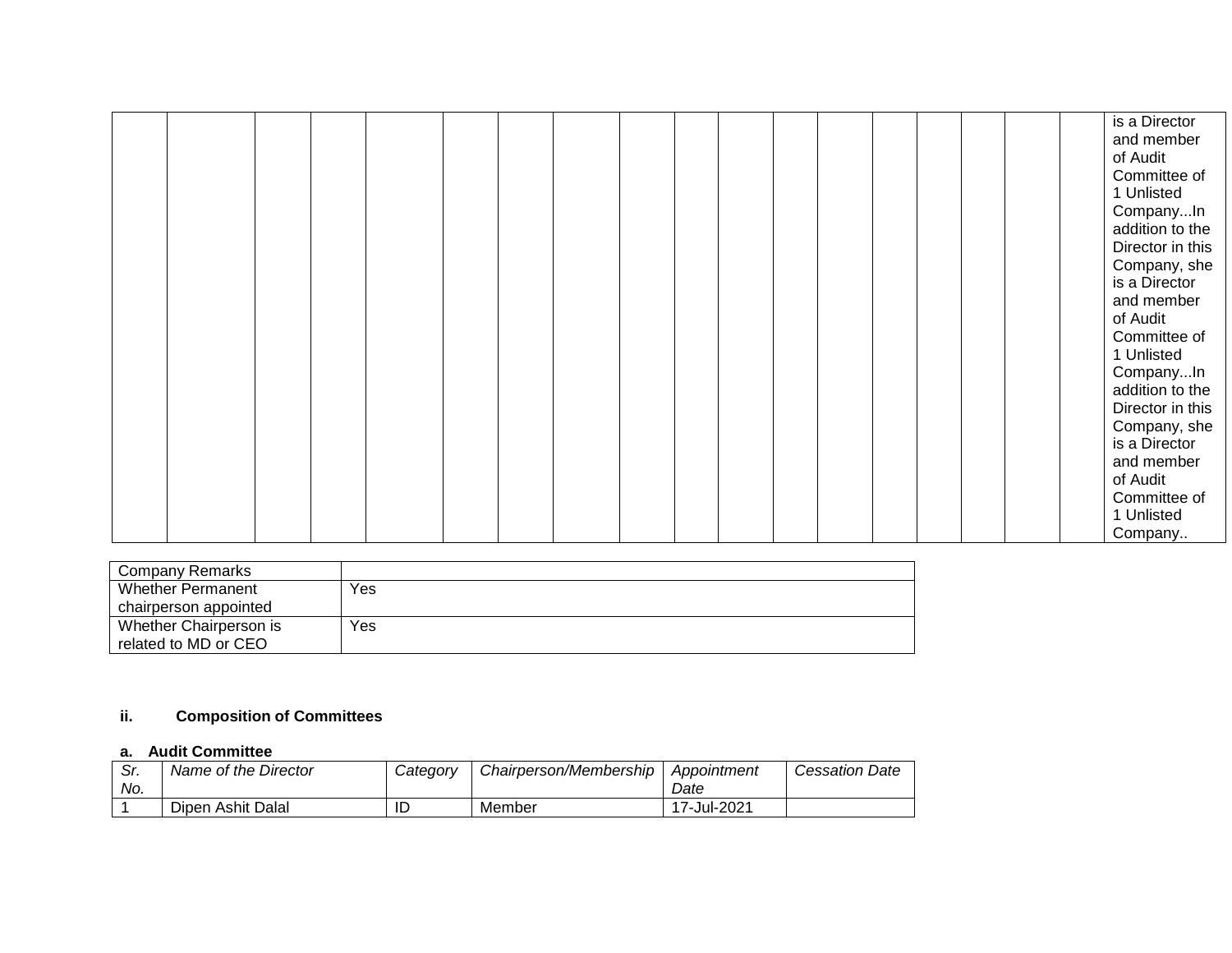| <b>SACHIN KANWARLAL</b><br>KANSAL          | ┖      | Chairperson | 19-Oct-2021 |
|--------------------------------------------|--------|-------------|-------------|
| <b>SHALIN SUDHAKARBHAI</b><br><b>PATEL</b> | C & ED | Member      | 04-Dec-2017 |

| Company Remarks          |     |
|--------------------------|-----|
| <b>Whether Permanent</b> | Yes |
| chairperson appointed    |     |

#### **b. Stakeholders Relationship Committee**

| Sr.    | Name of the Director                       | Category | Chairperson/Membership | Appointment | <b>Cessation Date</b> |
|--------|--------------------------------------------|----------|------------------------|-------------|-----------------------|
| No.    |                                            |          |                        | Date        |                       |
|        | Dipen Ashit Dalal                          | ID       | Chairperson            | 17-Jul-2021 |                       |
|        | <b>SACHIN KANWARLAL</b><br>KANSAL          | ID       | Member                 | 19-Oct-2021 |                       |
| ົ<br>C | <b>SHALIN SUDHAKARBHAI</b><br><b>PATEL</b> | C & ED   | Member                 | 04-Dec-2017 |                       |

| Company Remarks          |     |
|--------------------------|-----|
| <b>Whether Permanent</b> | Yes |
| chairperson appointed    |     |

#### **c. Risk Management Committee**

| ົ.<br>. اب | Name of the<br>Director | Category | Chairperson/Membership | Appointment | Date<br><i>Cessation</i> |
|------------|-------------------------|----------|------------------------|-------------|--------------------------|
| No.        |                         |          |                        | Date        |                          |

| Company Remarks          |  |
|--------------------------|--|
| <b>Whether Permanent</b> |  |
| chairperson appointed    |  |

### **d. Nomination and Remuneration Committee**

| Sr. | Name of the Director       | Category | Chairperson/Membership | Appointment | <b>Cessation Date</b> |
|-----|----------------------------|----------|------------------------|-------------|-----------------------|
| No. |                            |          |                        | Date        |                       |
|     | SACHIN KANWARLAL<br>KANSAL | ID       | Member                 | 19-Oct-2021 |                       |
|     | Dipen Ashit Dalal          | ID       | Chairperson            | 17-Jul-2021 |                       |
|     | NEETU RISHI JALAN          | ID       | Member                 | 19-Oct-2021 |                       |

| `omnan<br>riarks<br>∪ ⊿l<br>.<br>$ -$                   |                    |
|---------------------------------------------------------|--------------------|
| <br>w<br>ether<br>---<br>.<br>nanent<br>. .<br>'ωr<br>எ | $V_{\Omega}$<br>౼౼ |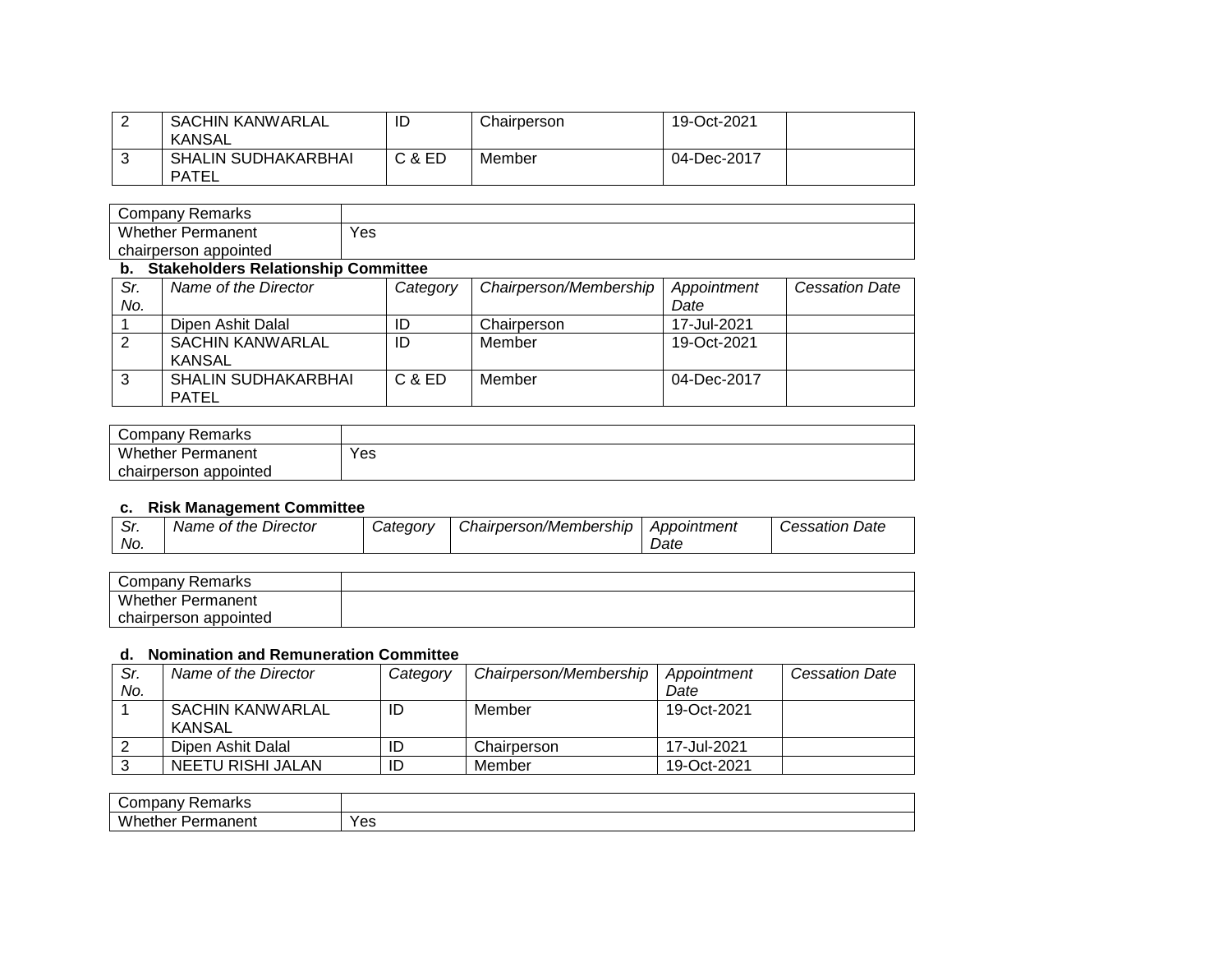| .<br>nh.<br>---<br>- -- - - -<br>.nairr<br>appointed<br>'rnerson- |  |
|-------------------------------------------------------------------|--|
|                                                                   |  |

# iii. **Meeting of Board of Directors**

| Date(s) of Meeting<br>(if any) in the<br>previous quarter | Date(s) of Meeting<br>(if any) in the<br>relevant quarter | Whether<br>requirement of<br>Quorum met | Number of<br><b>Directors present</b> | <b>Number of Independent</b><br><b>Directors present</b> |
|-----------------------------------------------------------|-----------------------------------------------------------|-----------------------------------------|---------------------------------------|----------------------------------------------------------|
| 01-Oct-2021                                               | 08-Feb-2022                                               | Yes                                     |                                       |                                                          |
| 19-Oct-2021                                               | 25-Feb-2022                                               | Yes                                     |                                       |                                                          |
| 12-Nov-2021                                               |                                                           | Yes                                     |                                       |                                                          |

| Company Remarks               |    |
|-------------------------------|----|
| Maximum gap between any       | 87 |
| two consecutive (in number of |    |
| days)                         |    |

# iv. **Meeting of Committees**

| Name of the<br>Committee                         | Date(s) of<br>meeting during<br>of the committee<br>in the previous<br>quarter | Date(s) of<br>meeting of the<br>committee in the<br>relevant quarter | Whether<br>requirement<br>of Quorum<br>met (Yes/No) | Number of<br><b>Directors</b><br>present | <b>Number of</b><br>independent<br>directors<br>present |
|--------------------------------------------------|--------------------------------------------------------------------------------|----------------------------------------------------------------------|-----------------------------------------------------|------------------------------------------|---------------------------------------------------------|
| <b>Audit Committee</b>                           | 12-Nov-2021                                                                    | 08-Feb-2022                                                          | Yes                                                 | 3                                        | 2                                                       |
| Nomination &<br>Remuneration<br>Committee        | 01-Oct-2021                                                                    |                                                                      | Yes                                                 | $\overline{2}$                           | $\overline{2}$                                          |
| <b>Stakeholders</b><br>Relationship<br>Committee | 12-Nov-2021                                                                    | 08-Feb-2022                                                          | Yes                                                 | 3                                        | $\overline{2}$                                          |
| Nomination &<br>Remuneration<br>Committee        | 12-Nov-2021                                                                    | 08-Feb-2022                                                          | Yes                                                 | 3                                        | 3                                                       |

| Company Remarks               |    |
|-------------------------------|----|
| Maximum gap between any       | 87 |
| two consecutive (in number of |    |
| days) [Only for Audit         |    |
| <b>Committeel</b>             |    |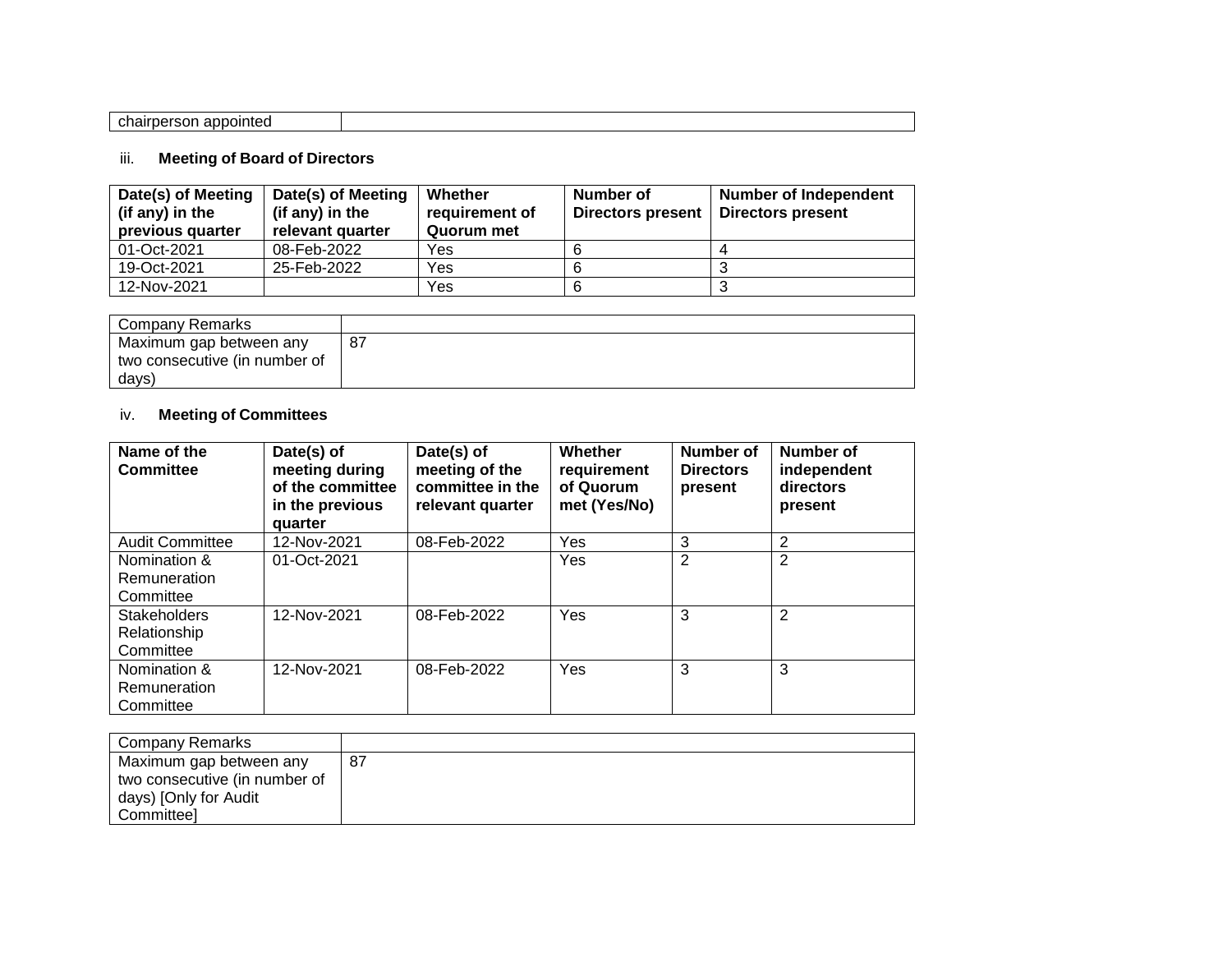#### v. **Related Party Transactions**

| <b>Subject</b>                                          | <b>Compliance status</b><br>(Yes/No/NA) | <b>Remark</b> |
|---------------------------------------------------------|-----------------------------------------|---------------|
| Whether prior approval of audit committee obtained      | Yes                                     |               |
| Whether shareholder approval obtained for material RPT  | Yes                                     |               |
| Whether details of RPT entered into pursuant to omnibus | Not Applicable                          |               |
| approval have been reviewed by Audit Committee          |                                         |               |

#### **VI. Affirmations**

- 1. The composition of Board of Directors is in terms of SEBI (Listing obligations and disclosure requirements) Regulations, 2015. **Yes**
- 2. The composition of the following committees is in terms of SEBI(Listing obligations and disclosure requirements) Regulations, 2015
	- a. Audit Committee **Yes**
	- b. Nomination & remuneration committee **Yes**
	- c. Stakeholders relationship committee **Yes**
	- d. Risk management committee (applicable to the top 100 listed entities) **- Not applicable**
- 3. The committee members have been made aware of their powers, role and responsibilities as specified in SEBI (Listing obligations and disclosure requirements) Regulations, 2015. **- Yes**
- 4. The meetings of the board of directors and the above committees have been conducted in the manner as specified in SEBI (Listing obligations and disclosure requirements) Regulations, 2015.**- Yes**
- 5. a. This report and/or the report submitted in the previous quarter has been placed before Board of Directors. **- Yes** b. Any comments/observations/advice of Board of Directors may be mentioned here:

**Name : SHALIN SUDHAKARBHAI PATL Designation : Managing Director**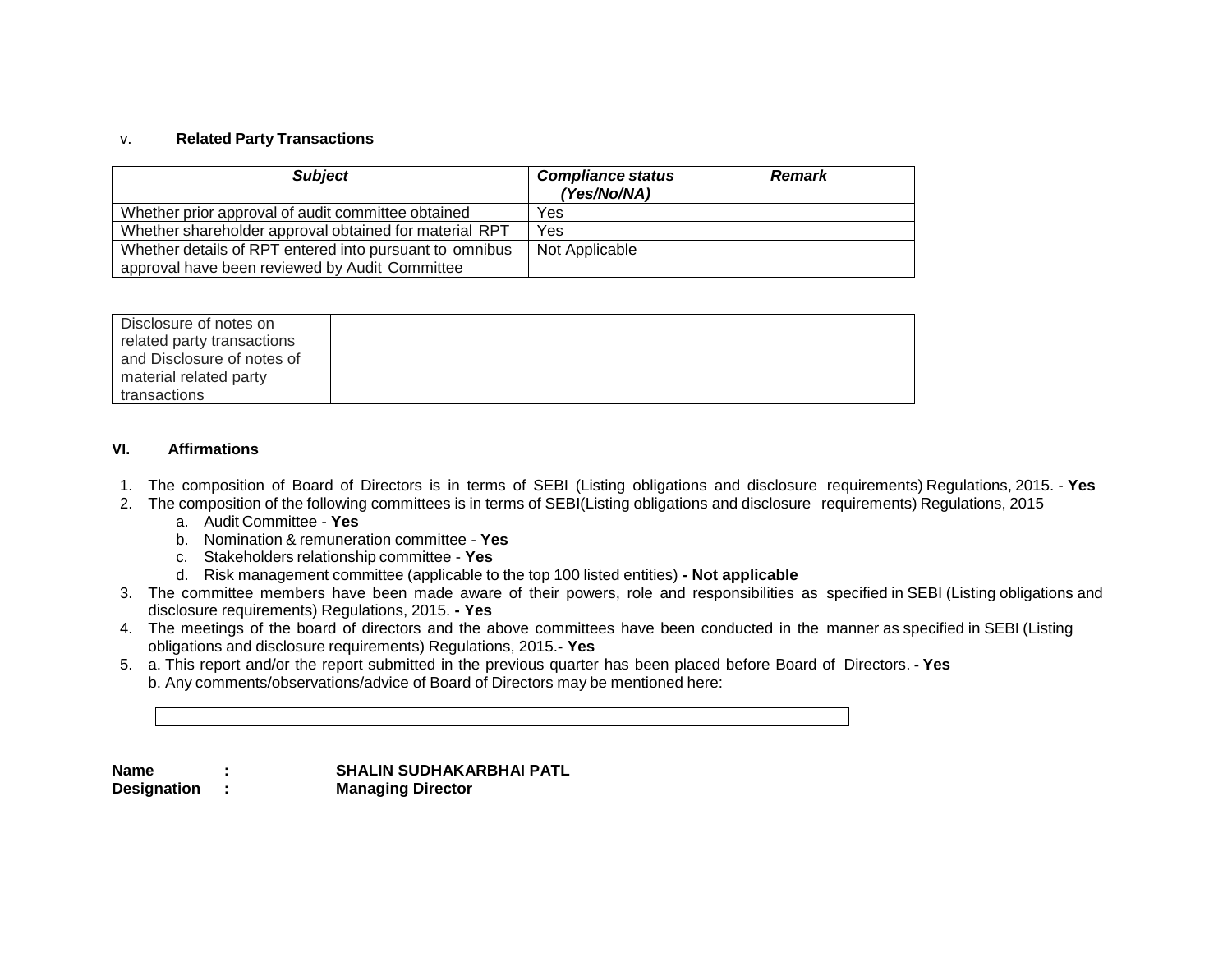### **ANNEXURE II**

# Format to be submitted by listed entity at the end of the financial year (for the whole of financial year)

| I. Disclosure on website in terms of Listing Regulations                                                                                                                                     |                                         |                       |                   |
|----------------------------------------------------------------------------------------------------------------------------------------------------------------------------------------------|-----------------------------------------|-----------------------|-------------------|
| <b>Item</b>                                                                                                                                                                                  | <b>Compliance status</b><br>(Yes/No/NA) | <b>Company Remark</b> | Website           |
| As per regulation 46(2) of the LODR:                                                                                                                                                         |                                         |                       |                   |
| Details of business                                                                                                                                                                          | Yes                                     |                       | www.arveelabs.com |
| Terms and conditions of appointment of independent directors                                                                                                                                 | Yes                                     |                       | www.arveelabs.com |
| Composition of various committees of board of directors                                                                                                                                      | Yes                                     |                       | www.arveelabs.com |
| Code of conduct of board of directors and senior management                                                                                                                                  | Yes                                     |                       | www.arveelabs.com |
| Details of establishment of vigil mechanism/ Whistle Blower policy                                                                                                                           | Yes                                     |                       | www.arveelabs.com |
| Criteria of making payments to non-executive directors                                                                                                                                       | Yes                                     |                       | www.arveelabs.com |
| Policy on dealing with related party transactions                                                                                                                                            | Yes                                     |                       | www.arveelabs.com |
| Policy for determining 'material' subsidiaries                                                                                                                                               | Yes                                     |                       | www.arveelabs.com |
| Details of familiarization programs imparted to independent directors                                                                                                                        | Yes                                     |                       | www.arveelabs.com |
| Email address for grievance redressal and other relevant details entity<br>who are responsible for assisting and handling investor grievances                                                | Yes                                     |                       | www.arveelabs.com |
| Contact information of the designated officials of the listed entity who<br>are responsible for assisting and handling investor grievances other<br>relevant details                         | Yes                                     |                       | www.arveelabs.com |
| <b>Financial results</b>                                                                                                                                                                     | Yes                                     |                       | www.arveelabs.com |
| Shareholding pattern                                                                                                                                                                         | Yes                                     |                       | www.arveelabs.com |
| Details of agreements entered into with the media companies and/or<br>their associates                                                                                                       | Not Applicable                          |                       |                   |
| Schedule of analyst or institutional investor meet and presentations<br>made by the listed entity to analysts or institutional investors<br>simultaneously with submission to stock exchange | Not Applicable                          |                       |                   |
| New name and the old name of the listed entity                                                                                                                                               | Not Applicable                          |                       |                   |
| Advertisements as per regulation 47 (1)                                                                                                                                                      | Yes                                     |                       | www.arveelabs.com |
| Credit rating or revision in credit rating obtained by the entity for all its<br>outstanding instruments obtained                                                                            | Not Applicable                          |                       |                   |
| Separate audited financial statements of each subsidiary of the listed<br>entity in respect of a relevant financial year                                                                     | Not Applicable                          |                       |                   |
| As per other regulations of the LODR:                                                                                                                                                        |                                         |                       |                   |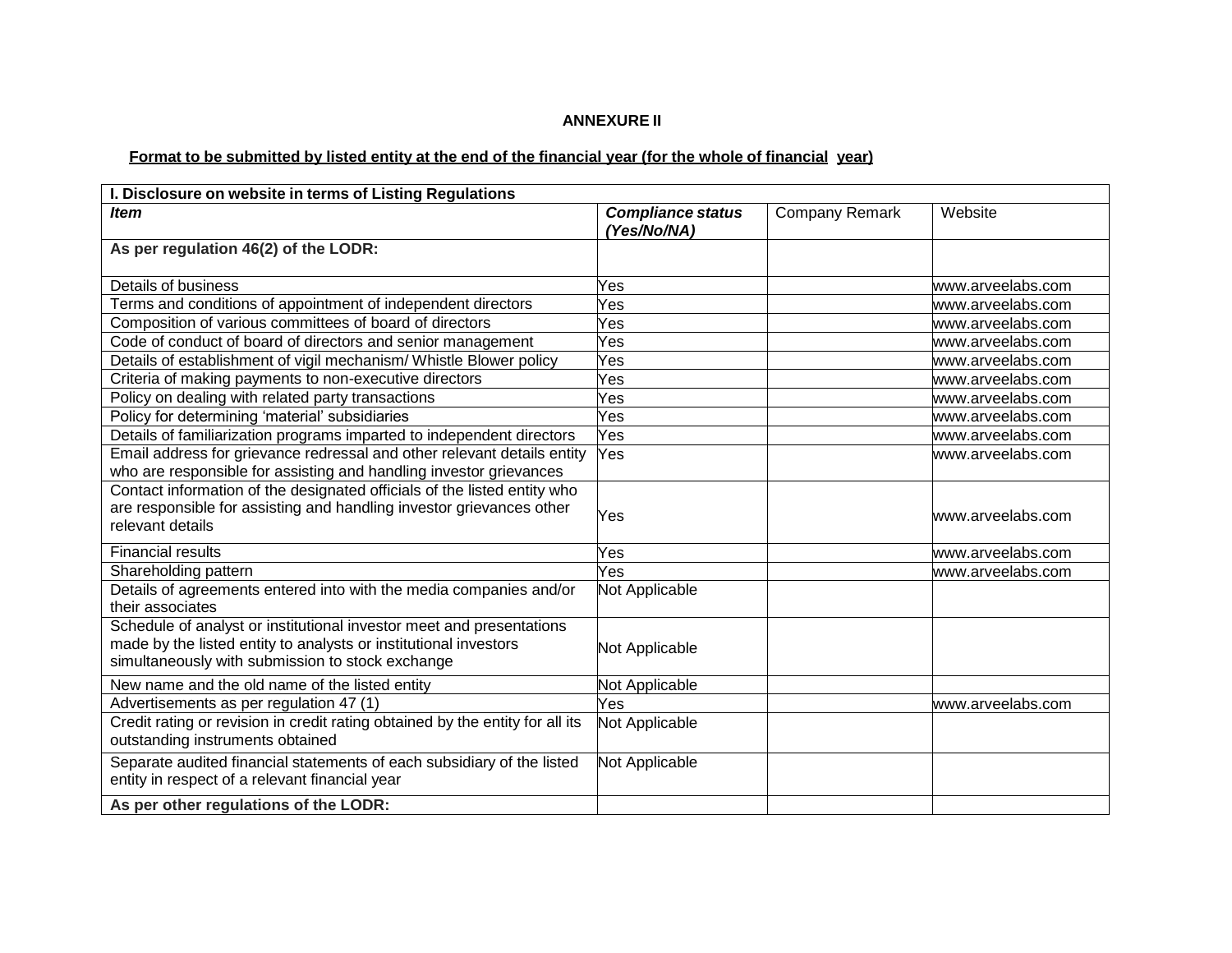| Whether company has provided information under separate section on            |     |                              |                | www.arveelabs.com |
|-------------------------------------------------------------------------------|-----|------------------------------|----------------|-------------------|
| its website as per Regulation 46(2)                                           | Yes |                              |                |                   |
|                                                                               |     |                              |                |                   |
| Materiality Policy as per Regulation 30                                       | Yes |                              |                | www.arveelabs.com |
| Dividend Distribution policy as per Regulation 43A (as applicable)            | Yes |                              |                | www.arveelabs.com |
| It is certified that these contents on the website of the listed entity are   | Yes |                              |                |                   |
| <b>Il Annual Affirmations</b>                                                 |     |                              |                |                   |
| <b>Particulars</b>                                                            |     | <b>Regulation Number</b>     | Compl          | Company           |
|                                                                               |     |                              | iance          | Remark            |
| Independent director(s) have been appointed in terms of specified criteria of |     | $16(1)(b)$ & $25(6)$         | <b>status</b>  |                   |
| 'independence' and/or 'eligibility'                                           |     |                              | Yes            |                   |
|                                                                               |     |                              |                |                   |
| <b>Board composition</b>                                                      |     | 17(1), 17(1A) & 17(1B) Yes   |                |                   |
|                                                                               |     |                              |                |                   |
| Meeting of Board of directors                                                 |     | 17(2)                        | Yes            |                   |
| Quorum of Board meeting                                                       |     | 17(2A)                       | Yes            |                   |
| <b>Review of Compliance Reports</b>                                           |     | 17(3)                        | Yes            |                   |
| Plans for orderly succession for appointments                                 |     | 17(4)                        | Yes            |                   |
|                                                                               |     |                              |                |                   |
| <b>Code of Conduct</b>                                                        |     | 17(5)                        | Yes            |                   |
| Fees/compensation                                                             |     | 17(6)                        | Yes            |                   |
| Minimum Information                                                           |     | 17(7)                        | Yes            |                   |
| <b>Compliance Certificate</b>                                                 |     | 17(8)                        | Yes            |                   |
| Risk Assessment & Management                                                  |     | 17(9)                        | Yes            |                   |
| Performance Evaluation of Independent Directors                               |     | 17(10)                       | Yes            |                   |
| Recommendation of Board                                                       |     | 17(11)                       | Yes            |                   |
| Maximum number of directorship                                                |     | 17A                          | Yes            |                   |
| <b>Composition of Audit Committee</b>                                         |     | 18(1)                        | Yes            |                   |
| Meeting of Audit Committee                                                    |     | 18(2)                        | Yes            |                   |
| Composition of nomination & remuneration committee                            |     | $19(1)$ & (2)                | Yes            |                   |
| Quorum of Nomination and Remuneration Committee meeting                       |     |                              | Yes            |                   |
| Meeting of nomination & remuneration committee                                |     | 19(3A)                       | Yes            |                   |
| <b>Composition of Stakeholder Relationship Committee</b>                      |     | $20(1), 20(2)$ and<br>20(24) | Yes            |                   |
| Meeting of stakeholder relationship committee                                 |     |                              | Yes            |                   |
| Composition and role of risk management committee                             |     | 21(1), (2), (3), (4)         | Not Applicable |                   |
| Meeting of Risk Management Committee                                          |     |                              | Not Applicable |                   |
| Vigil Mechanism                                                               |     | 22                           | Yes            |                   |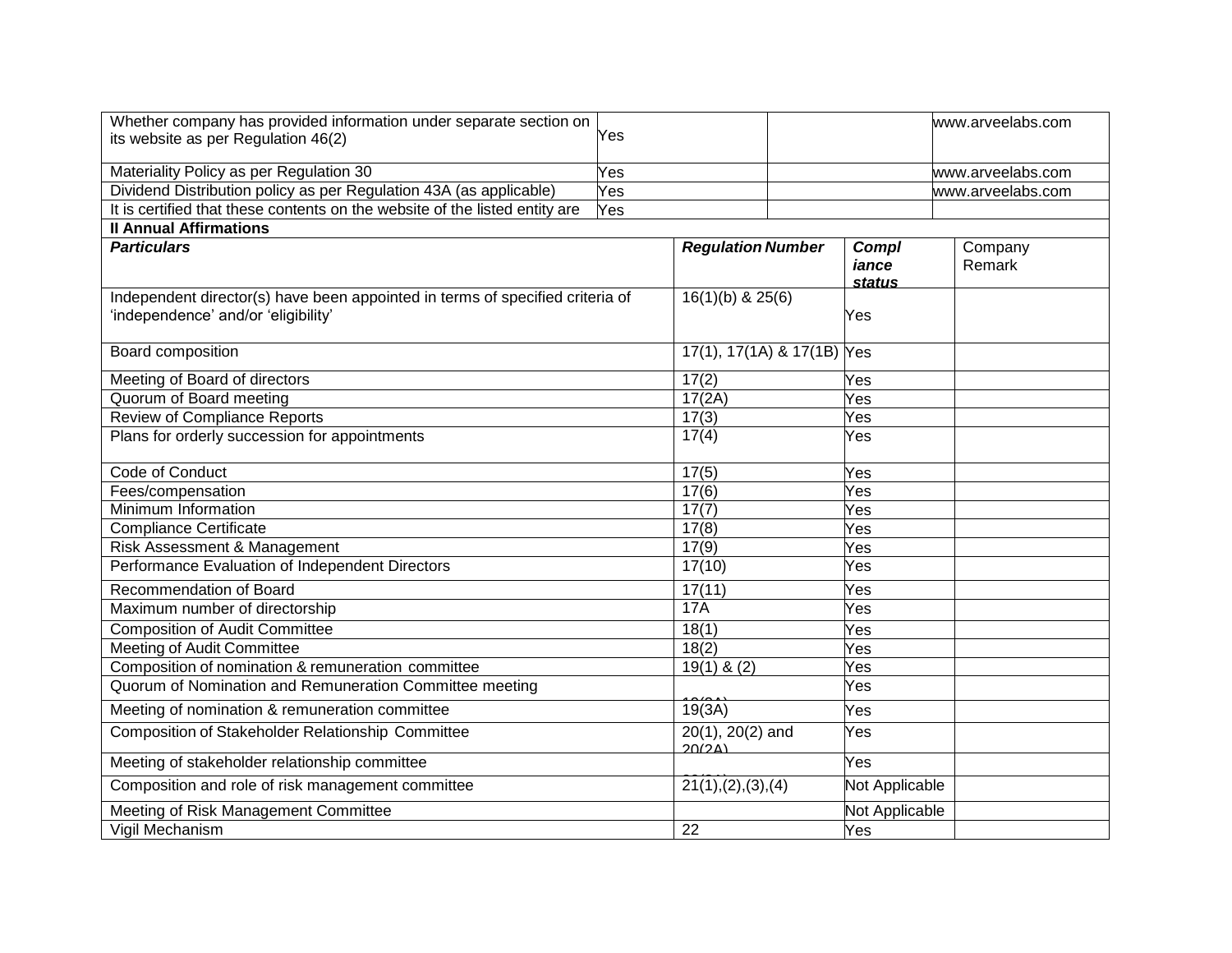| Policy for related party Transaction                                    | 23(1), (1A), (5), (6),   | Yes            |
|-------------------------------------------------------------------------|--------------------------|----------------|
| Prior or Omnibus approval of Audit Committee for all related party      | 23(2), (3)               | Yes            |
| transactions                                                            |                          |                |
| Approval for material related party transactions                        | 23(4)                    | Not Applicable |
| Disclosure of related party transactions on consolidated basis          | 23(9)                    | Not Applicable |
| Composition of Board of Directors of unlisted material Subsidiary       | 24(1)                    | Not Applicable |
| Other Corporate Governance requirements with respect to subsidiary of   | $24(2), (3), (4), (5)$ & | Not Applicable |
| listed entity                                                           | (6)                      |                |
| Annual Secretarial Compliance Report                                    |                          | Yes            |
| Alternate Director to Independent Director                              | 25(1)                    | Not Applicable |
| Maximum Tenure                                                          |                          | Yes            |
| Meeting of independent directors                                        | $25(3)$ & $(4)$          | Yes            |
| Familiarization of independent directors                                | 25(7)                    | Yes            |
| Declaration from Independent Director                                   | $25(8)$ & $(9)$          | Yes            |
| D & O Insurance for Independent Directors                               | 25(10)                   | Not Applicable |
| Memberships in Committees                                               | 26(1)                    | Yes            |
| Affirmation with compliance to code of conduct from members of Board of | 26(3)                    | Yes            |
| Directors and Senior management personnel                               |                          |                |
| Disclosure of Shareholding by Non- Executive Directors                  | 26(4)                    | Yes            |
| Policy with respect to Obligations of directors and senior management   | 26(2) & 26(5)            | Yes            |

## **Other Information**

### **III Affirmations:**

The Listed Entity has approved Material Subsidiary Policy and the Corporate Governance requirements with respect to subsidiary of Listed Entity have been complied. **- Not Applicable**

**Other Information**

**Name : RAINA SINGH CHUHAN**<br> **Designation : Company Secretary Designation : Company Secretary**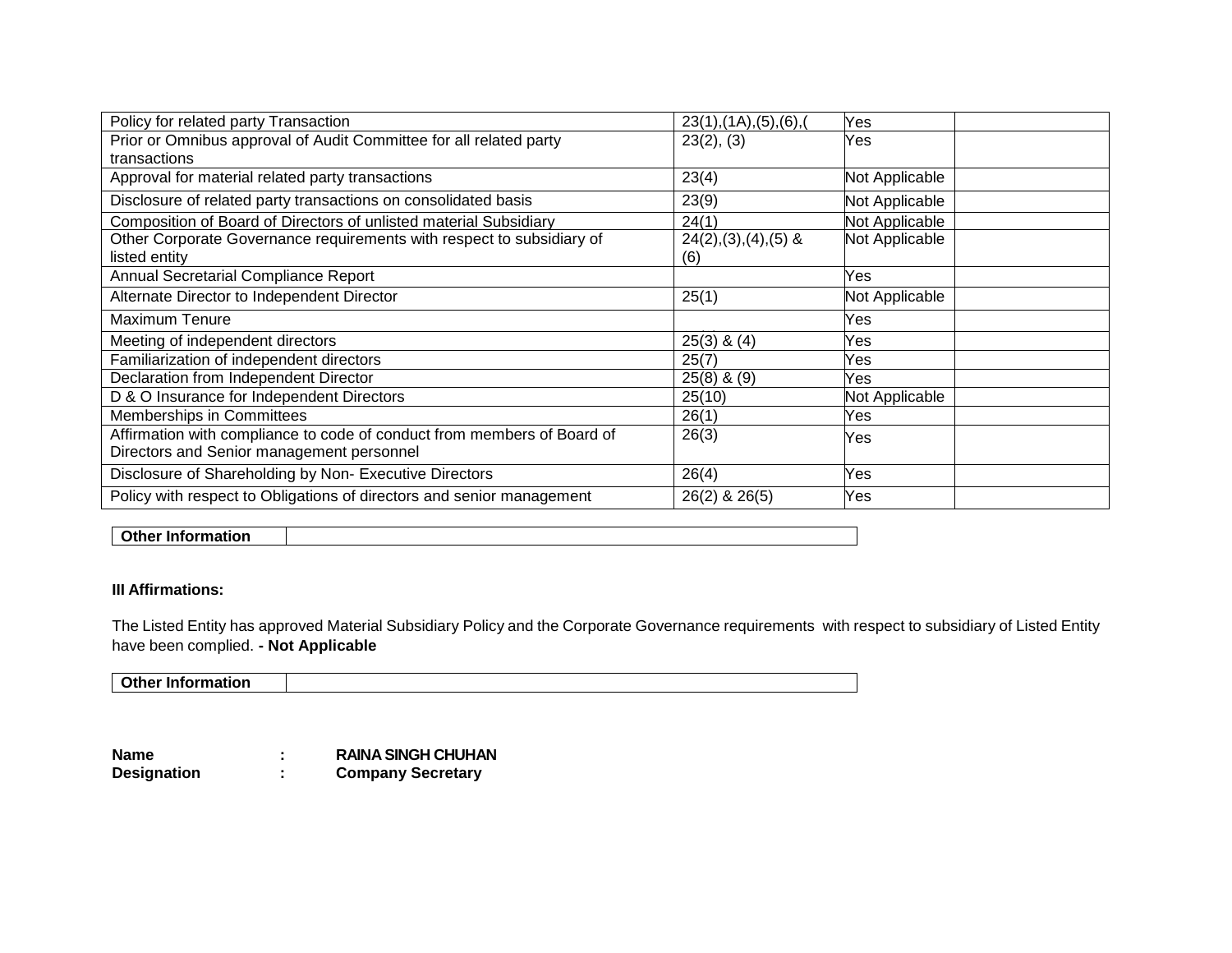### **ANNEXURE IV**

| %symbol%                                                                                                                                                                                      |                                                                      |                                                                                                            | %company Name%                                          |                                                                        |                                                                      | %quarter Ended%                                                                                 |                                                             |
|-----------------------------------------------------------------------------------------------------------------------------------------------------------------------------------------------|----------------------------------------------------------------------|------------------------------------------------------------------------------------------------------------|---------------------------------------------------------|------------------------------------------------------------------------|----------------------------------------------------------------------|-------------------------------------------------------------------------------------------------|-------------------------------------------------------------|
| (A) Any loan or any other form of debt advanced by the listed entity directly or indirectly to<br>Aggregate amount advanced during six months<br>Balance outstanding at the end of six months |                                                                      |                                                                                                            |                                                         |                                                                        |                                                                      |                                                                                                 |                                                             |
| Promoter or<br>any other<br>entity<br>controlled by<br>them                                                                                                                                   | Promoter<br>Group or<br>any other<br>entity<br>controlled<br>by them | <b>Directors</b><br><i>(including)</i><br>relatives)<br>or any<br>other<br>entity<br>controlled<br>by them | KMPs or<br>any other<br>entity<br>controlled<br>by them | Promot<br>er or<br>any<br>other<br>entity<br>controll<br>ed by<br>them | Promoter<br>Group or<br>any other<br>entity<br>controlled<br>by them | <b>Directors</b><br>(including<br>relatives) or<br>any other<br>entity<br>controlled by<br>them | <b>KMPs or any</b><br>other entity<br>controlled by<br>them |

**(B) Any guarantee/ comfort letter (by whatever name called) provided by the listed entity directly or indirectly, in connection with any loan(s) or any other form of debt availed by:**

| <b>Entity</b>                                                           | Type (guarantee, comfort letter<br>etc.) | Aggregate amount of<br>issuance during six<br>months | Balance outstanding at the<br>end of six months (taking into<br>account any invocation) |
|-------------------------------------------------------------------------|------------------------------------------|------------------------------------------------------|-----------------------------------------------------------------------------------------|
| Promoter<br>0r<br>any other entity<br>controlled<br>bv<br>them          |                                          |                                                      |                                                                                         |
| Promoter<br>Group or any<br>other<br>entity<br>controlled<br>by<br>them |                                          |                                                      |                                                                                         |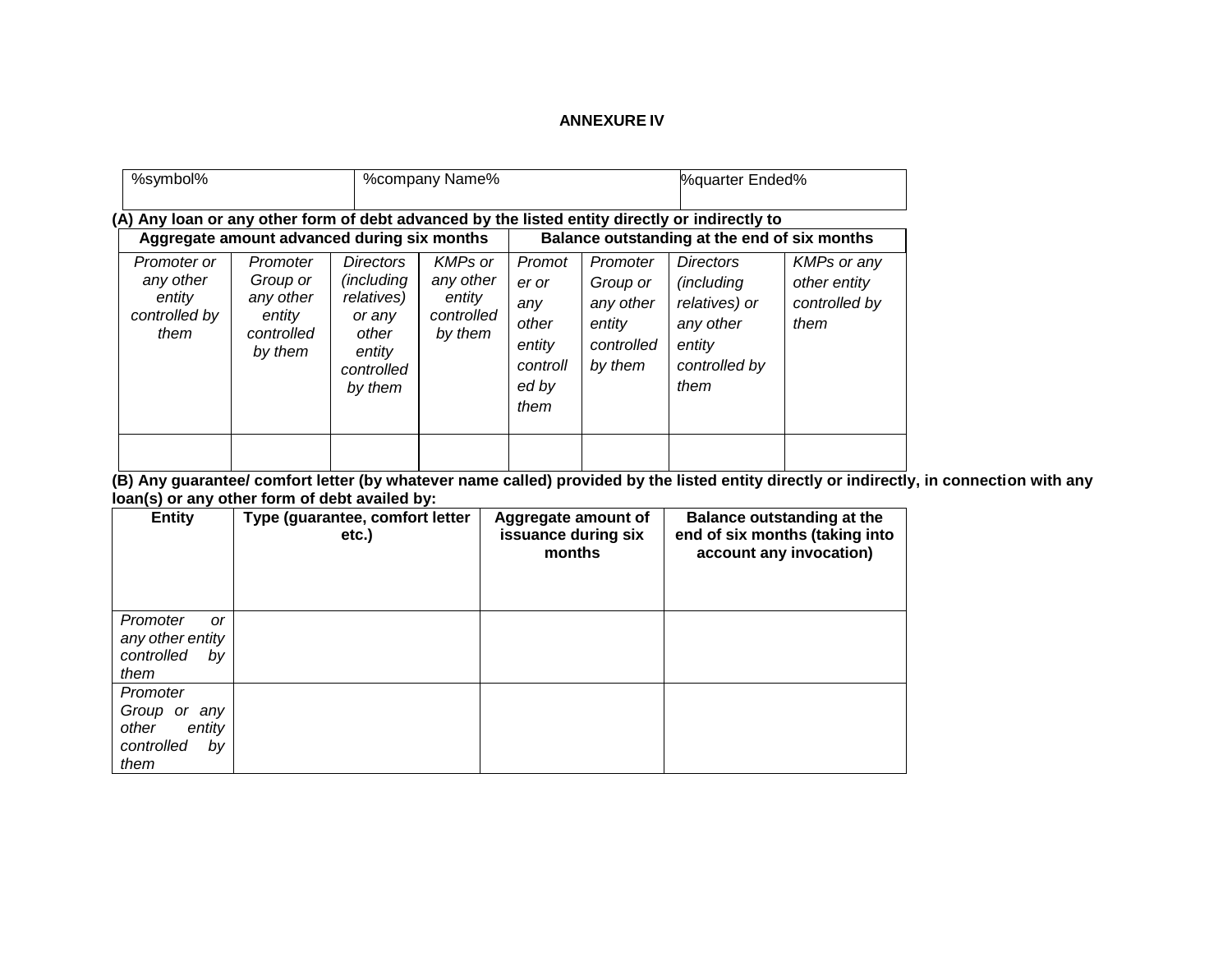| <b>Directors</b><br>(including<br>relatives)<br>or<br>any other entity<br>controlled by<br>them |  |  |
|-------------------------------------------------------------------------------------------------|--|--|
| KMPs or any<br>other entity<br>controlled<br>by<br>them                                         |  |  |

### **(C) Any security provided by the listed entity directly or indirectly, in connection with any loan(s) or any other form of debt availed by:**

| <b>Entity</b>                                                                               | Type of Security (cash,<br>shares etc.) | Aggregate value of<br>security provided<br>during six months | <b>Balance outstanding at the</b><br>end of six months |
|---------------------------------------------------------------------------------------------|-----------------------------------------|--------------------------------------------------------------|--------------------------------------------------------|
| Promoter or any<br>other<br>entity<br>controlled<br>by<br>them                              |                                         |                                                              |                                                        |
| Promoter Group<br>other<br>or any<br>entity controlled<br>by them                           |                                         |                                                              |                                                        |
| Directors<br>(including<br>relatives) or any<br>other<br>entity<br>controlled<br>by<br>them |                                         |                                                              |                                                        |
| <b>KMPs</b><br>any<br>or<br>other<br>entity<br>controlled<br>by<br>them                     |                                         |                                                              |                                                        |

**(D) If the Listed Entity would like to provide any other information the same may be indicated here**